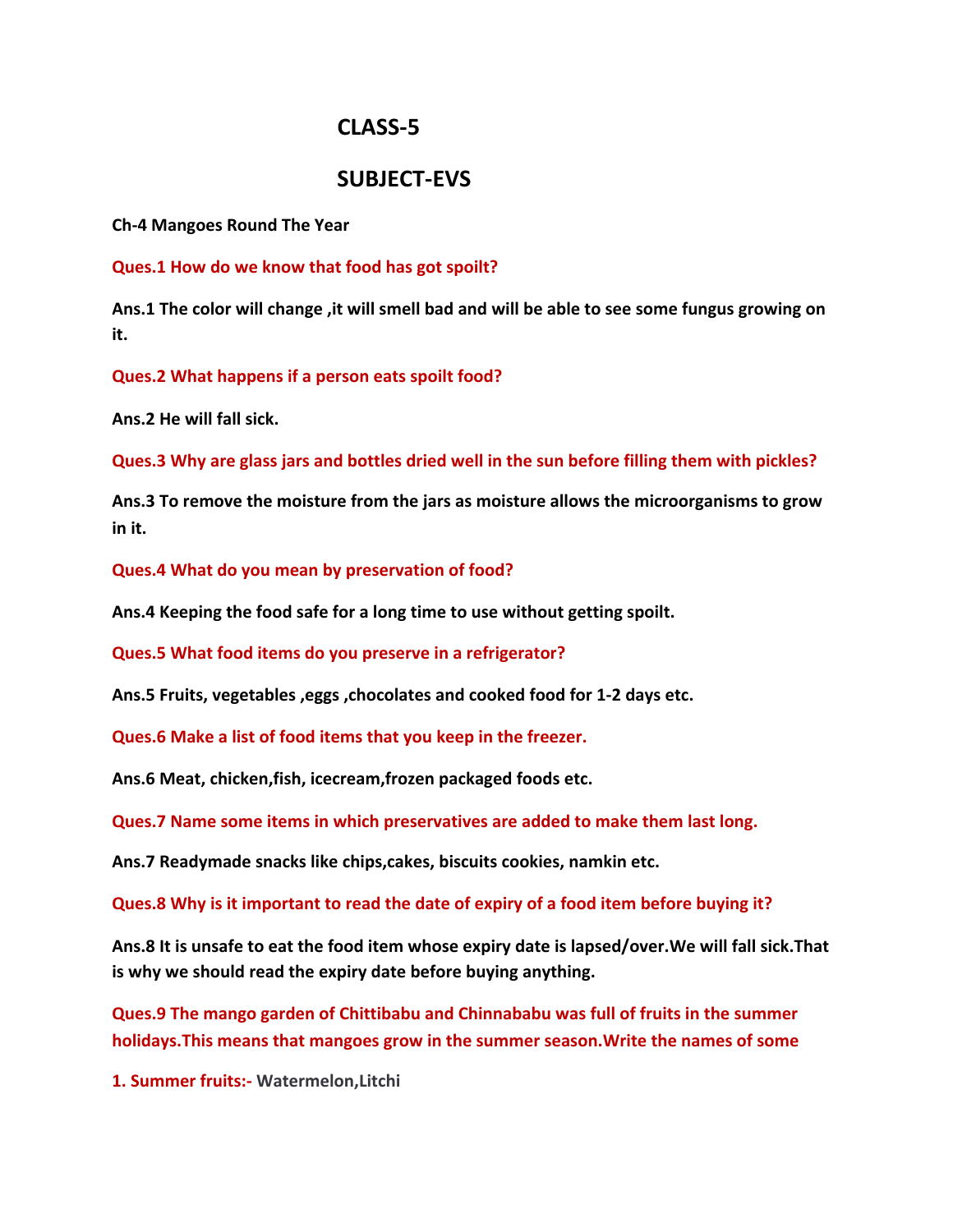- **2. Winter fruits:- Grapes,Guava**
- **3. Fruits that grow throughout the year:- Banana**

**Ch-5 Seeds and Seeds**

**Ques.1 Why doctors sometimes advice sick people to eat sprouts?**

**Ans.1 Sprouts are the most healthy food available for us.**

**Ques.2 Seeds kept in refrigerator do not sprout.**

**Ans.2 Seeds need warm temperature,air and water to sprout.It is very cold in refrigerator.**

**Ques.3 What are the conditions a seed needs to sprout?**

**Ans.3 Seeds need air ,water and warm temperature to sprout.**

**Ques.4 What do you understand by dispersal of seeds ?Why is it important?**

**Ans.4 The scattering of seeds by a plant to avoid overcrowding of new plants at a place is called seed dispersal.**

**Ques.5 What is the name of the plant given in the picture?**

**Ans.5 Pitcher plant or Nepenthese.**

**Ques.6 Where is it found?**

**Ans.6 It is found in Australia, Indonesia and Meghalaya in India.**

**Ques.7 How does the plant trap insects?**

**Ans.7 The plant has a sweet smell which attracts insects .When the insect comes near the pitcher plant ,it slips into the pitcher shaped plant and the leaf lid quickly closes and the trapped insect not able to come out.**

**Ch-6 Drop by Drop**

**Ques.1 From where do you get water in your homes?**

**Ans.1 We get water from the Jal board pipepines at our home.**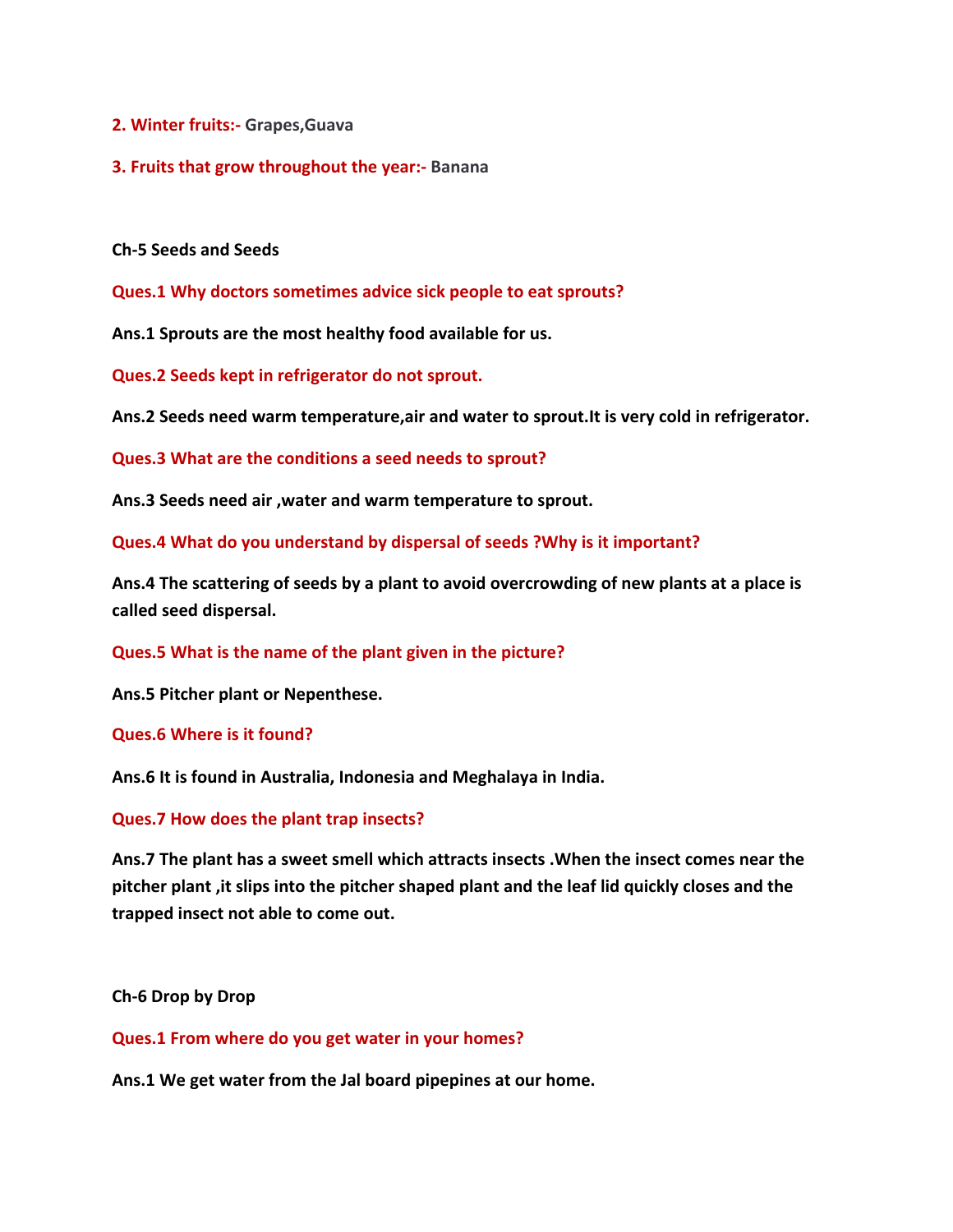#### **Ques.2 What can you do to minimize your water bill?**

**Ans.2 We should save water ,use water wisely and collect rain water.**

**Ques.3 How is the water provided in colonies where there is no supply of water through pipelines?**

**Ans.3 Water is provided by the water tanker or the borewell at homes.**

**Ques.4 Why decorated Verandhas,large halls and rooms were made around lakes?**

**Ans.4 People used to gather around the Verandhas ,large halls and rooms during festivals ,music and programs.**

**Ch-7 Experiments with Water**

**Ques.1 Why a person will continue to float in the Dead Sea even if he does not know swimming?**

**Ans.1 The amount of salt in Dead Sea is very high which makes the dead sea very thick,making everything to float on it.**

**Ques.2 Why do clothes dry faster on a sunny day than on a cloudy day?**

**Ans.2 On a sunny day ,sun is very bright and evaporation is faster while on a cloudy day ,rate of evaporation is slower.**

**Ques.3 Where does the water from clothes go when they are dried in sun ? Name this process.**

**Ans.3 The water from a clothes evaporates and turn into vapours.This process is called evaporation.**

**Ques.4 Why did Mahatma Gandhi undertake the Dandi March?**

**Ans.4 Before Independence British had made a law that didn't allow Indians to make salt for themselves and there was also heavy tax on salt .To break this law ,Gandhiji undertook Dandi March.**

**Ques.5 Which drops slide down faster?**

**Ans.5 Drops of water will slide down faster as it is very thin liquid.**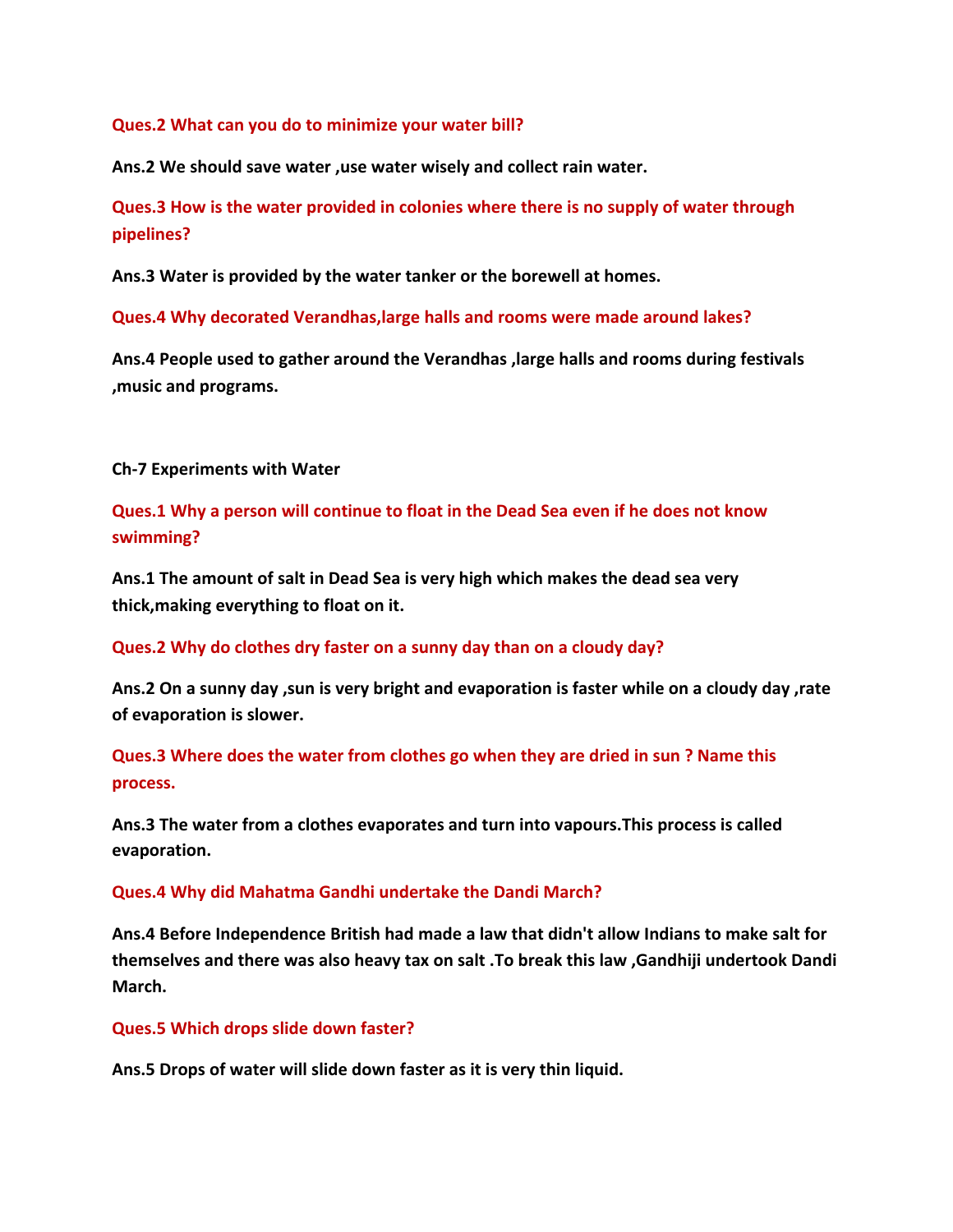## **Ques.6 Which drops slide down slowest ? Why?**

**Ans.6 Oil drops will slide down the slowest as it is stick to the surface of the plate.**

**Ch-8 A Treat For Mosquitoes**

**Ques.1 What is Anaemia?**

**Ans.1 Anaemia is a disease caused by deficiency of iron in our body.**

**Ques.2 What kind of diet is suggested for a patient of Anaemia?**

**Ans.2 Food rich in iron like amla, jaggery ,apple,banana,green leafy vegetables etc.**

**Ques.3 What is given in muncipal schools to Anaemic children?**

**Ans.3 Iron tablets are given to Anaemic children in muncipal schools.**

**Ques.4 List some activities in and around your house which you can perform to prevent the diseases like Maleria ,Dengue and Chickenguniya.**

**Ans.4 (a) Keep surroundings clean.Do not let water to get collected anywhere.**

- **(b) Pour kerosene oil into open drains.**
- **(c) Use mosquito nets,coils,creams etc.**

**Ques.5 What is larvae? What do they look like and how do they spread diseases?**

**Ans.5 Larvae is a baby mosquito .It is thread like grey colored creature .It grows up to become an adult mosquito and spread diseases.**

#### **Ques.6 Why people are advised to clear the water immediately?**

**Ans.6 Mosquitoes lay eggs in stagnant water and spread diseases like Dengue,Maleria , Chickenguniya etc.**

**Ch-9 Up You Go**

**Ques.1 Answer the following questions in brief.**

**1. What did Sangeeta Arora decide to do when she saw blisters on her feet on the second day of her camp? How did Brigadier Gyan Singh react to her problem?**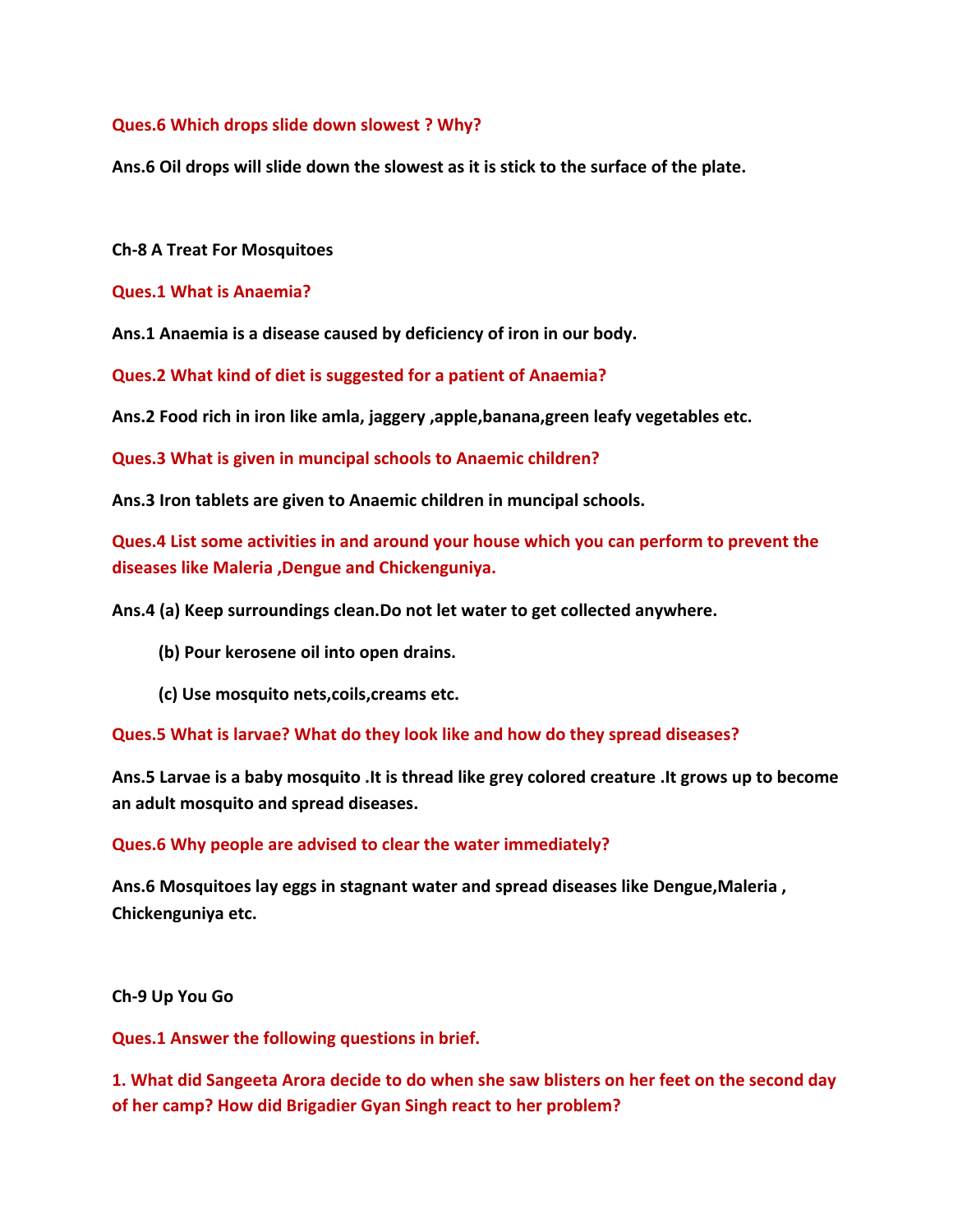**Ans.1 She decided not to go on second day's trek but Brigadier Gyan Singh siad it was nothing serious problem.**

# **2. What do mountaineers use for their safety ?**

**Ans.2 They use pitons to anchor on the mountains ,thick ropes to climb and slings to tie their waist with the ropes.**

### **3. What is rappelling?**

**Ans.3 Rappelling is a special way to coming down from a mountain.**

### **4. How did Sangeeta met Bachhendri Pal?**

**Ans.4 Bachhendri Pal came to seek blessings from Brigadier Gyan Singh before going to climb the Mount Everest,that was the time when madam Sangeeta met her.**

### **5.What programme was there on last day of camp?**

**Ans.5 They had arranged a camp fire to sing and dance on the last day of the camp.**

**6. Why did Bachhendri Pal put the Indian Flag on the peak?**

**Ans.6 This was done to give honour and respect to our country.**

**Ques.2 Long Answers Type Questions.**

**1. What are the responsibilities of a group leader in mountaineering ?**

**Ans.1 To help others who are not able to walk ,take care of the group members,to arrange for food , search a proper place to stop and rest etc.**

**2. How were Sangeeta and khondonbi left behind from their group?How did they meet their group again?**

**Ans.2 They were struck after being caught for plucking cucumbers from the fields and were left behind.**

**They sang loudly and flashed their torches and were rescued by others.**

#### **Ch-13 A Shelter So High**

**Ques.1 Why roof is the most important part of the houses of Tashi and other families of Leh?**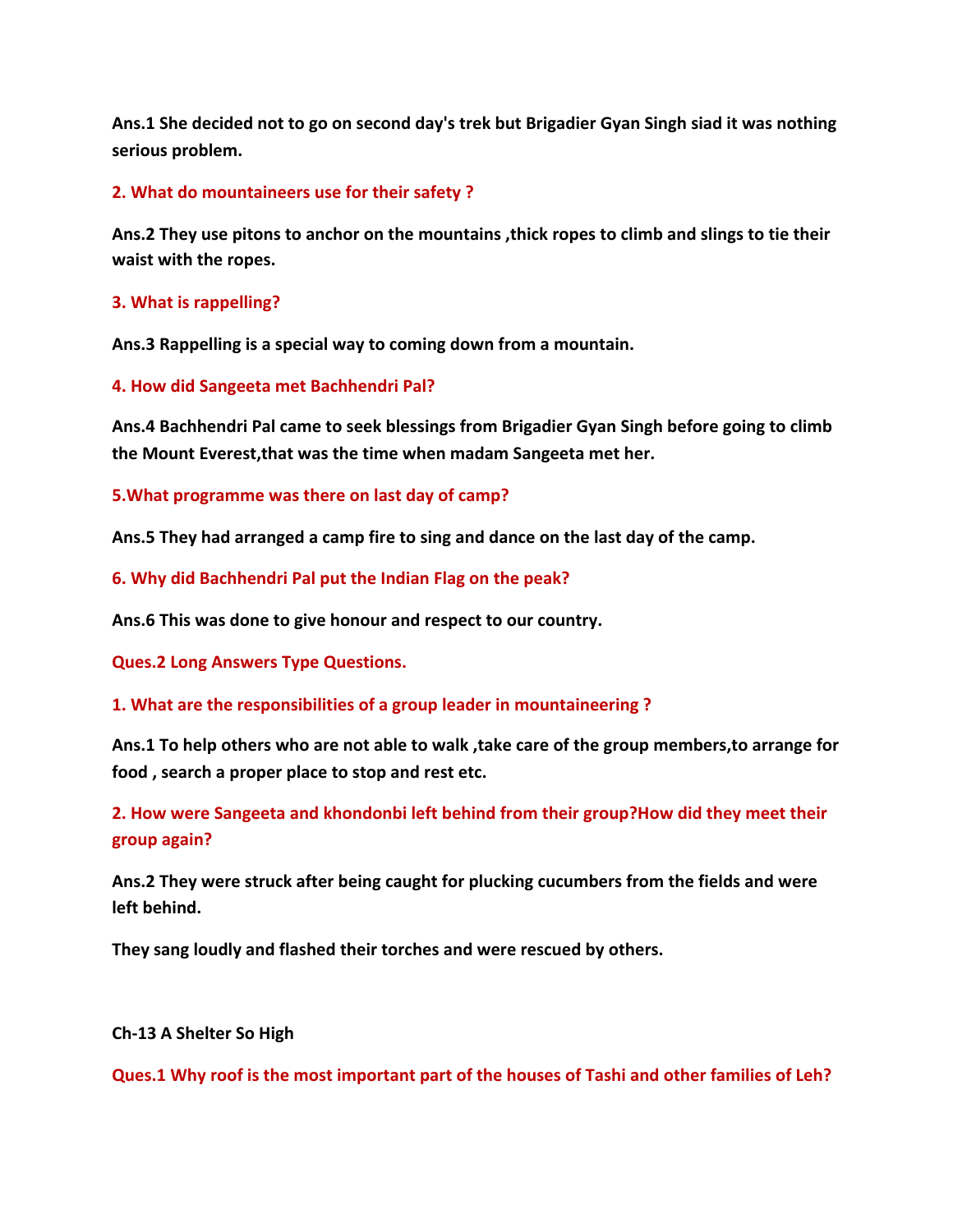**Ans.1 Tashi and other families of Leh put their fruits and vegetables to dry in summers on their roofs of the houses so that they can use it in winters when they do not get fresh food.**

**Ques.2 Why goats are a treasure for the Changpa tribe people ?**

**Ans.2 The people of Changpa tribe get milk,meat,wool etc from their goats only.**

**Ques.3 Why each family puts a special mark on their animals?**

**Ans.3 So that the goats of different families doesn't get mixed up.**

**Ques.4 How are the Changpa tents made?**

**Ans.4 The tent of the Changpa which is called Rebo ,is made by weaving yak's hair and stitching up the strips to form the tent.**

### **Ques.5 What are the special features of these houses?**

**Ans.5 These houses are made of cut stones and joined one above the other .There are also wooden stairs to go up and down inside the houses.**

**Ques.6 For what purpose are the ground floors used in these houses?**

**Ans.6 Ground floor is used to keep the animals and store important things.**

**Ques.7 Why did Gaurav Jani go on such a long journey ?**

**Ans.7 Gaurav Jani loved to travel to different parts of our country which are different from the busy ,noisy and crowded cities.**

**Ques.8 What all things did Gaurav Jani take with him on his journey?**

**Ans.8 He took nylon tent ,sleeping bag,plastic sheets,warm clothes,blanket,dry foods ,camera ,torch and extra cans of petrol.**

**Ques.9 Which lake and river are situated near Srinagar ? What kind of houses are seen near the lake?**

**Ans.9 Dal lake and Jhelum river are situated near Srinagar.We can also see houseboats there.**

#### **Ques.10 What is Shikara?**

**Ans.10 Shikara is a special type of boat which can be seen only in Jhelum river and Dal lake in Srinagar.**

**Ques.11 How was Gaurav feeling on his return journey?**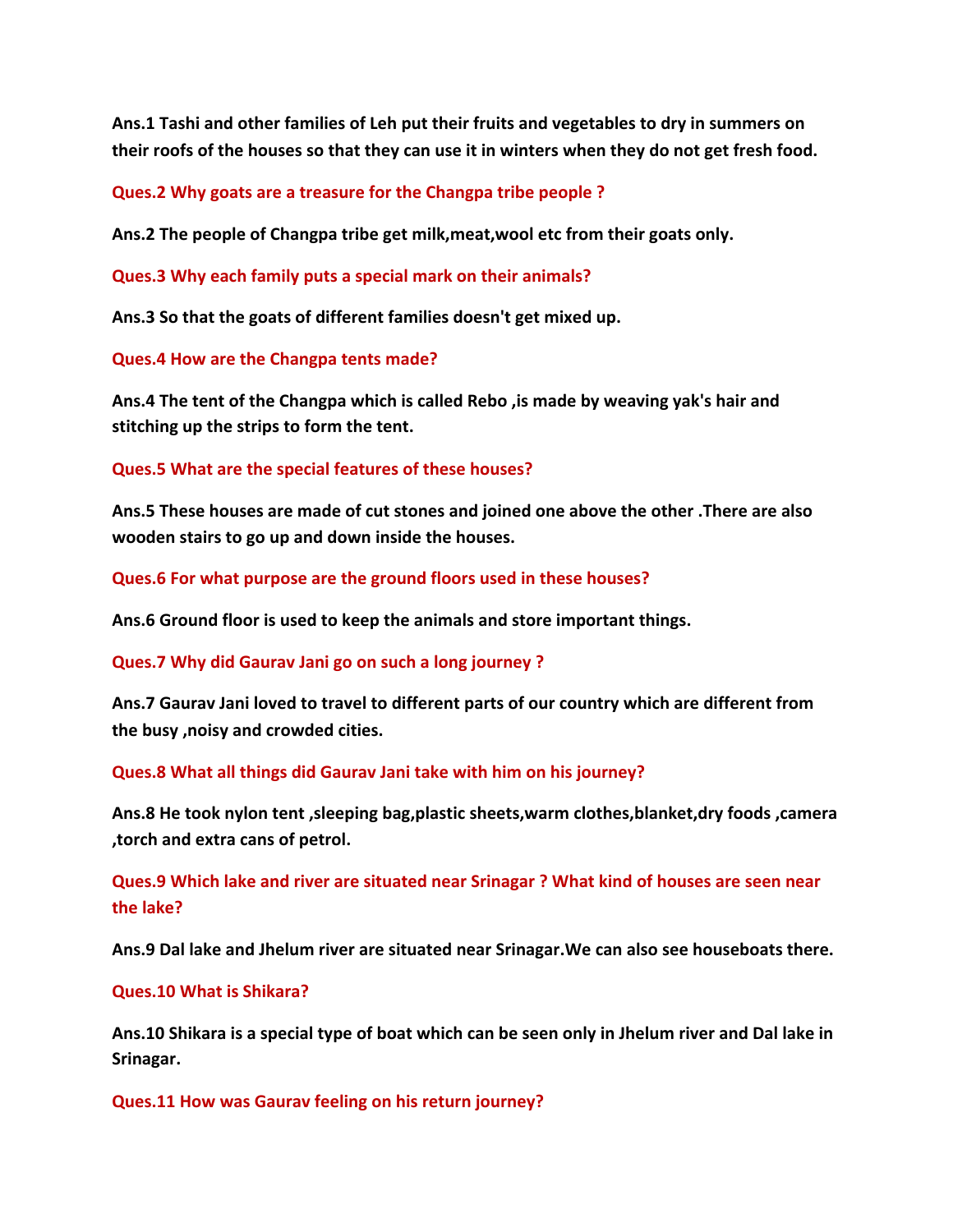**Ans.11 He felt very bad to leave the special part of our country which is very different from the other cities.**

# **Ch-16 Who Will Do This Work?**

**Ques. Very Short Answer Type Questions**

**Ques.1 Why do people do different kinds of jobs?**

**Ans.1 Because different people have different types of skills, abilities,choices and needs.**

**Ques.2 Write any two jobs that people would not like to do .**

**Ans.2 Usually people would not like to pick up garbage from other's home and sweep the floor.**

**Ques.3 Every person should do every kind of work.Who said these words?**

**Ans.3 These words are said by Shri Mahatma Gandhi ji.**

**Ques. Short Answer Type Questions**

**Ques.1 In older times ,did children have to do the same work as their fathers and grandfathers did? Is it the same nowadays?**

**Ans.1 Yes,in older days children used to do the same work as their fathers and grandfathers.Nowadays it is not the same.**

**Ques.2 Who are untouchables? Does untouchability still exists in India?**

**Ans.2 People who do cleaning jobs are called untouchables by other people.Yes, untouchability still exists in India.**

**Ques.3 What was the name of Gandhiji's Ashram at Ahmedabad?**

**Ans.3 The name of the ashram was Sabarmati Ashram.**

**Ques.4 How are people ( who normally do cleaning ) treated if they deny to do cleaning work?**

**Ans.4 Usually those people are treated very badly if they deny to do cleaning work.**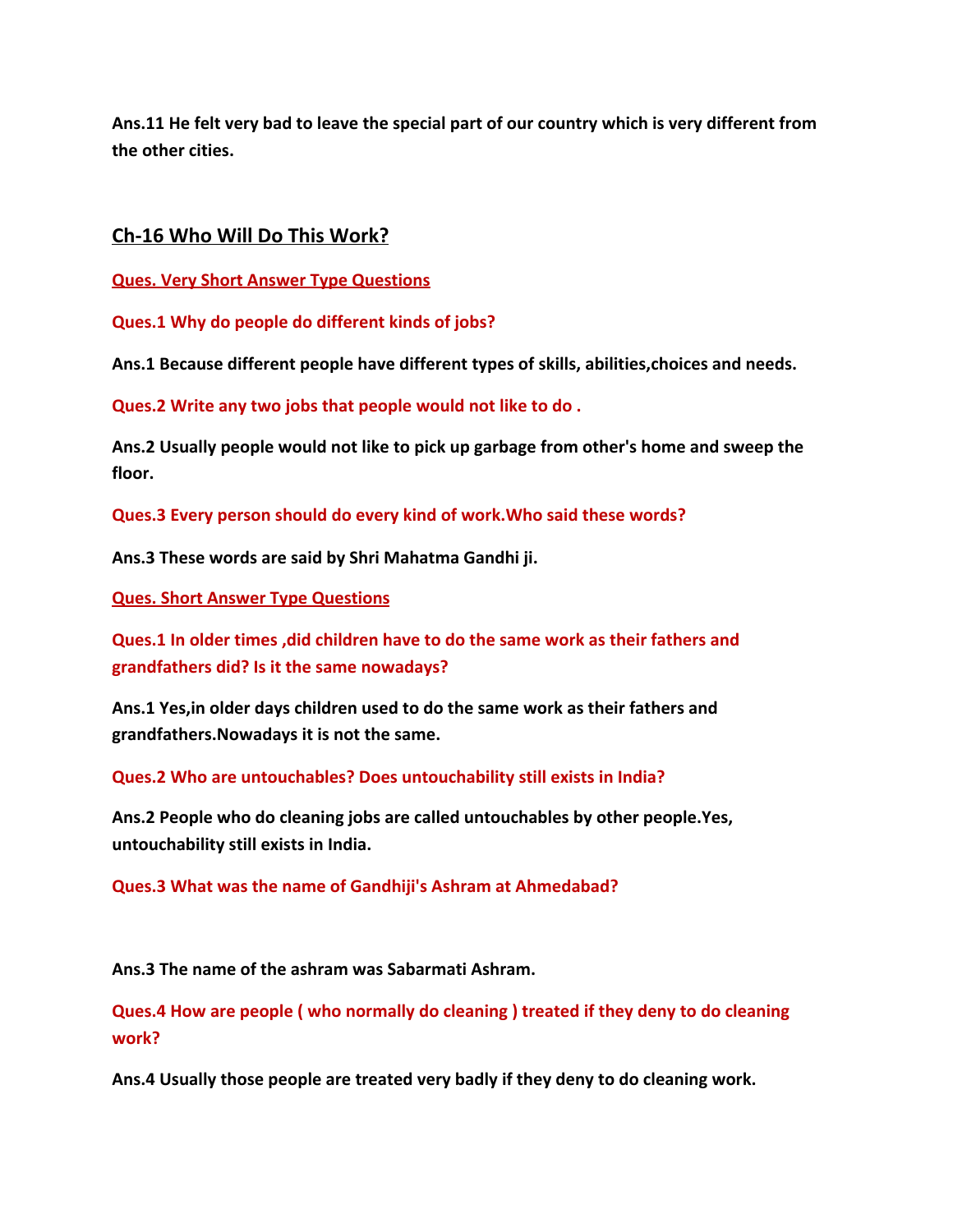## **Ques. Answer the following questions.**

## **Ques.1 Why some people , despite being educated ,still have to do cleaning jobs?**

**Ans.1 Some people are forced to do cleaning jobs despite being educated because their fathers and grandfathers used to do such jobs.**

### **Ques.2 Who was Narayan ? What was his job in the Ashram?**

**Ans.2 Narayan was a follower of Mahatma Gandhi ji .His job in the Ashram was to teach the guests about how to clean the toilets.**

### **Ques.3 How was cleaning work done in those days?**

**Ans.3 In those days they used to be a hole under which baskets were kept , people sat on the holes and later on the baskets had to be lifted by hands to be emptied.**

**Ques.4 What incident took place in Wardha ? How did Gandhiji and Narayan react to the incident? Describe in your own words.**

**Ans.4 Once Gandhiji and Mahadevbhai went to stay in a village near Wardha.They started to clean the toilets of the village.One day a man pointed out at Mahadevbhai and asked him to clean a dirty toilet.**

**Babla was very angry on hearing this.He thought that the villagers felt it is not their work to clean their toilets.**

# **Ch-17 Across the Wall**

**Ques.1 Where is Nagpada?**

**Ans.1 Nagpada is in Mumbai.**

**Ques.2 Name three sports that are played as a team.**

**Ans.2 Basketball, Cricket , Hockey.**

**Ques.3 What all activities do the girls do when they are playing?**

**Ans.3 While playing girls support each other and say come on ,get up ,you will be fine.**

**Ques.4 What do you understand by 'team spirit' ?**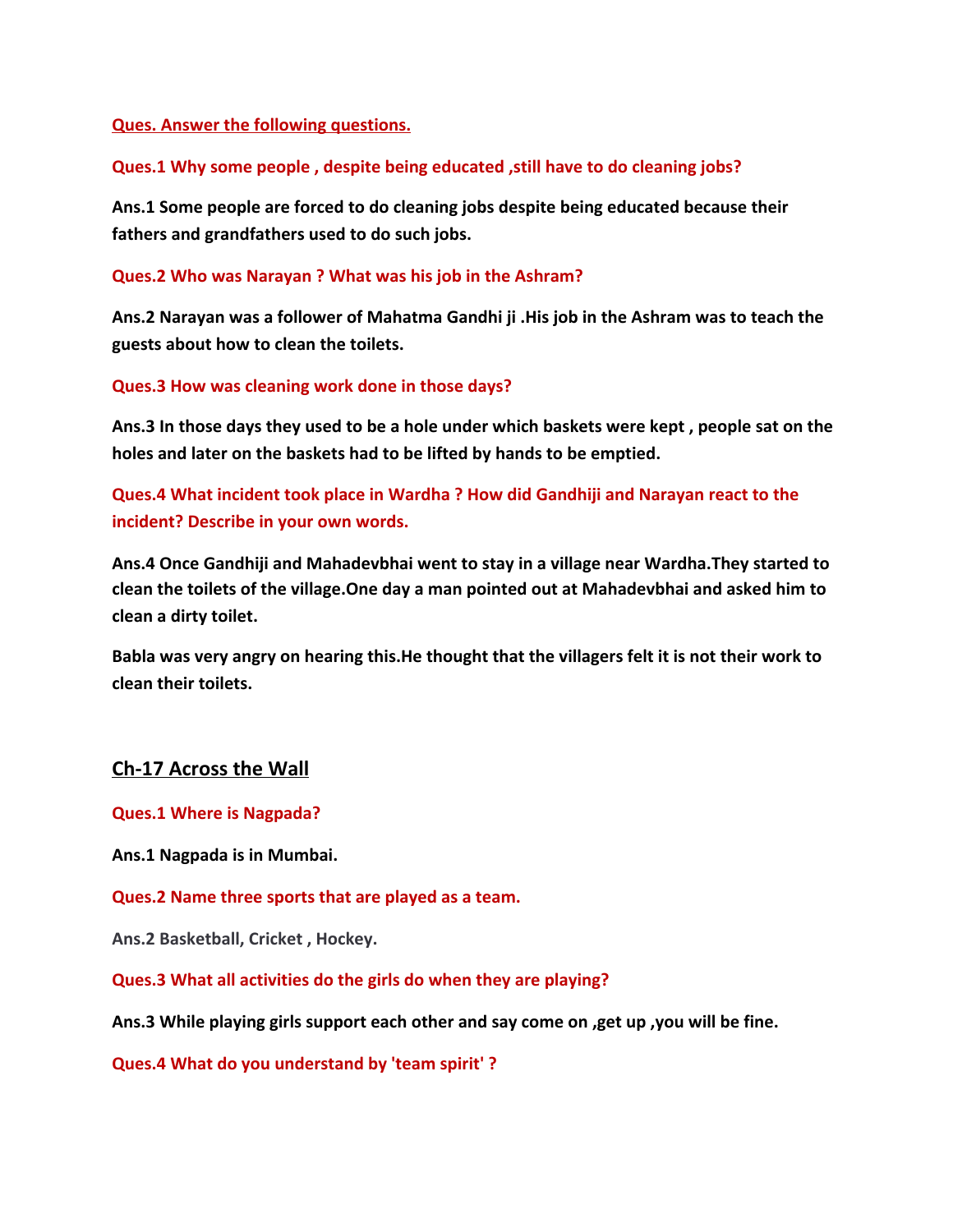**Ans.4 Team spirit is the feeling of pride and loyality that exists among the members of a team and that makes them want their team to do well or to be the best.**

**Ques.5 What is the strength of a team?**

**Ans.5 The strength of a team is each individual member.**

**Ques.6 Name some :-**

| Ans.6                        | Individual sports | Team sports                           |
|------------------------------|-------------------|---------------------------------------|
| Chess, Boxing, Cycling, Golf |                   | Hockey, Cricket, Basketball, Football |

**Ques.Find Out.**

**Ques.1 What do people play there? Who plays there?**

**Ans.1 People play all sort of games there like:- Cricket, Badminton,Football, Kabaddi,Kho -Kho etc.Mostly children play there.**

**Ques.2 Do the children of your age also get chance to play there ?**

**Ans.2 Yes, children of my agr also get a chance to play there.**

**Ques.3 What other things happen at this place?**

**Ans.3 Many other things happen at this place .Some people come here for jogging,while some other do yoga .Many people just enjoy gossiping in this park.**

**Ques.4 How many players are there in a team of :-**

 **Ans.4 Hockey - 11**

 **Cricket -11**

 **Kho-Kho - 12 players (9 on the ground)**

 **Football -11**

 **Basketball-5**

 **Kabaddi- 7**

 **Volleyball- 6**

 **Baseball - 9**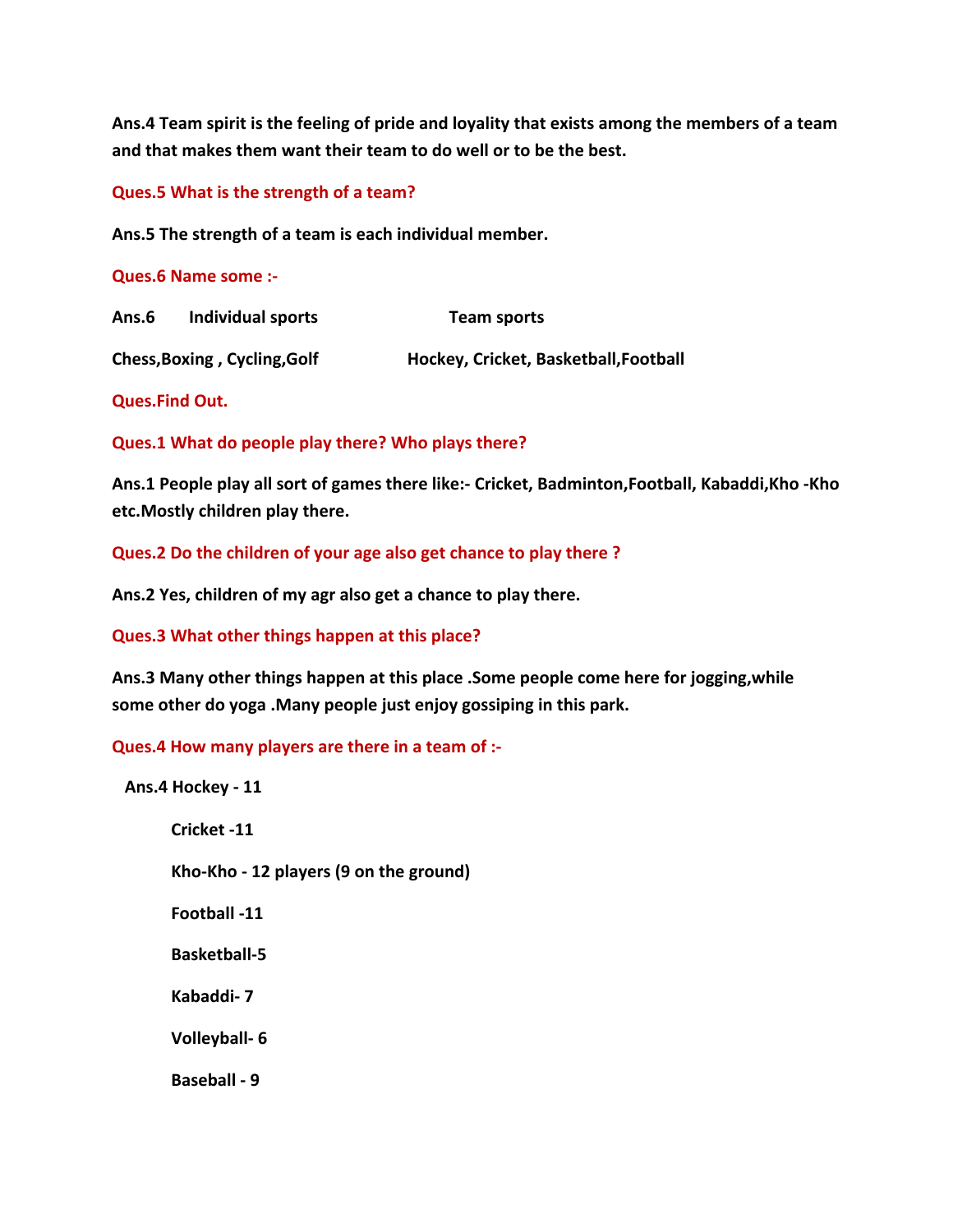#### **Ques.5 Write the National games of**

**Ans.5 India :- Hockey**

 **China :- Table Tennis**

 **Sri Lanka:- Volleyball**

 **America:- Baseball**

 **Australia:- Cricket**

**Ques.6 Name the following.**

**1. Any three indoor games.**

**Ans. Chess,Ludo ,Carrom**

**2. Any three outdoor games.**

**Ans.Cricket, Badminton, Football.**

**Ques.7 Write the full form of given abbreviations:-**

- **1. BCCI :- Board of control of Cricket in India.**
- **2. IPL:- Indian Premier League.**
- **3. ICC :- International Cricket Council.**

# **Ch-19 A Seed Tells A Farmer's Story**

**Ques. Very Short Answer Type Questions.**

**Ques.1 What are the changes in the method of irrigation?**

**Ans.1 Earlier river water or underground water was used for irrigation but now canals ,sprinkles are used , electric motors are used to pump out groundwater.**

**Ques.2 What types of crops are grown now?**

**Ans.2 Crops which earn more money like wheat and cotton are grown now.**

**Ques.3 What type of fertilisers are used ?**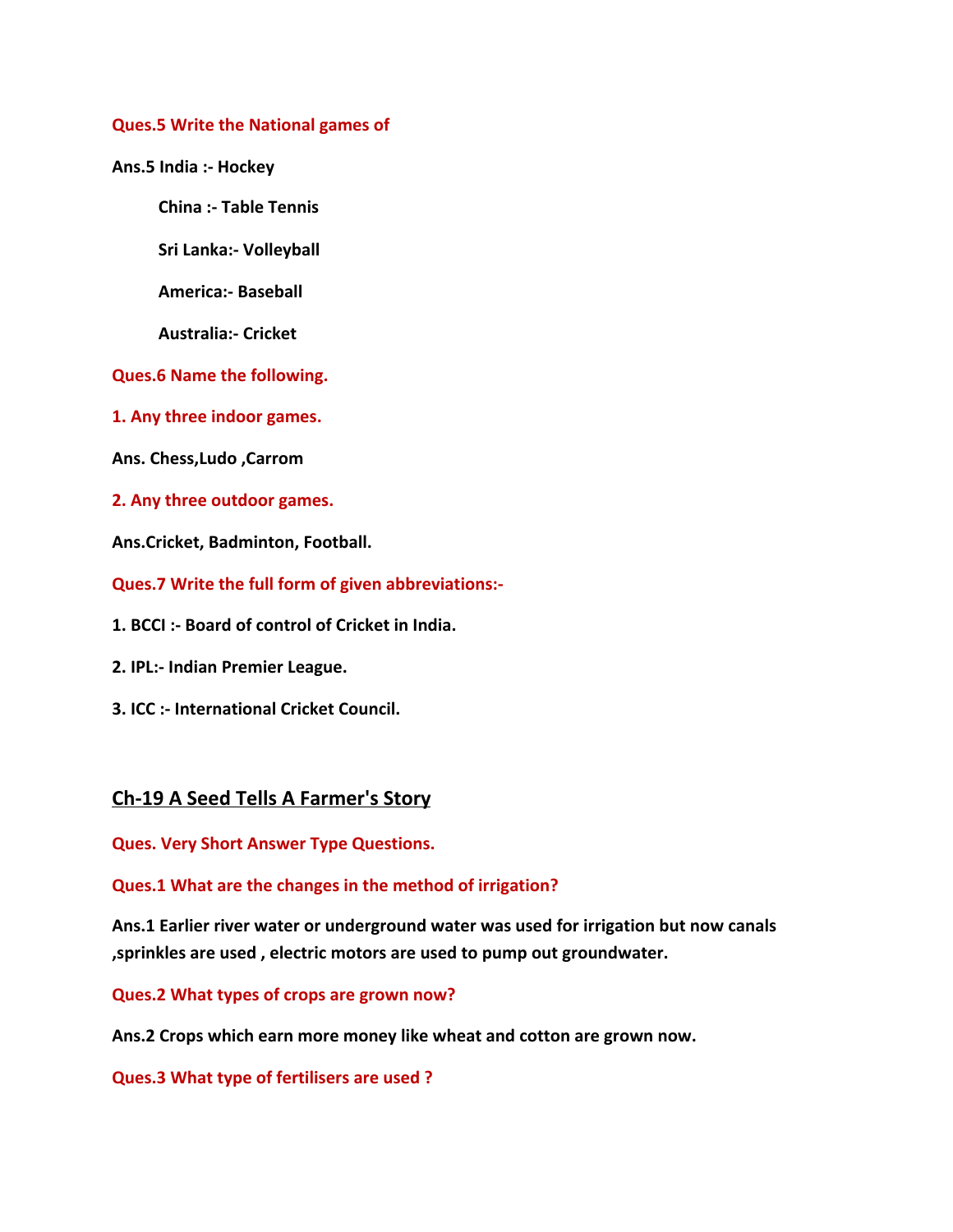**Ans.3 Expensive chemical fertilisers are used now a days.**

### **Ques.4 What was used to keep away the insects ?**

**Ans.4 Neem leaves were used to keep the insects away from seeds and grains.**

**Ques.5 Why is there a little profit in farming now?**

**Ans.5 All the farmers are growing the same type of crop now and so they do not get much money after selling them in the market.**

**Ques. Short Answer Type Questions**

### **Ques.1 Why did Hashmukh say ,now we are farming wisely ?**

**Ans. 1 Hashmukh started using electric motor to pump up water for irrigation ,tractor to plough the field and a bike to carry the crop to the market.These all helped him to do his job easily so he said ' now we are farming wisely'.**

# **Ques.2 What do you think was the disadvantage of replacing cows and buffaloes with a tractor?**

**Ans.2 Without cows and buffaloes there was no cowdung to be used as a natural mnure .So, people had to use expensive fertilisers.**

#### **Ques.3 Why did Paresh not want to do farming? What did he become then?**

**Ans.3 Paresh saw that his father Hashmukh had only little profit and more stress in farming ,that is why he didn't want to become a farmer .He became a truck driver instead.**

# **Ques.4 Why was Paresh asking for the wooden seed box?**

**Ans.4 He was asking the wood seed box to keep nuts ,screws and other tools for bid truck.**

#### **Ques.5 How did Pravin's uncle get good fertiliser without spending extra money?**

**Ans.5 Pravin's uncle didn't buy chemical fertilisers ,he used dried leaves ,plants and earthworm's droppings as natural fertiliser.**

**Ques. Long Answer Type Questions**

#### **Ques.1 Why are earthworms called soil's best friend?**

**Ans.1 The earthworms softens up the soil as they keep digging underneath to make tunnels,whick allows air and water to get absorbed into the soil easily.**